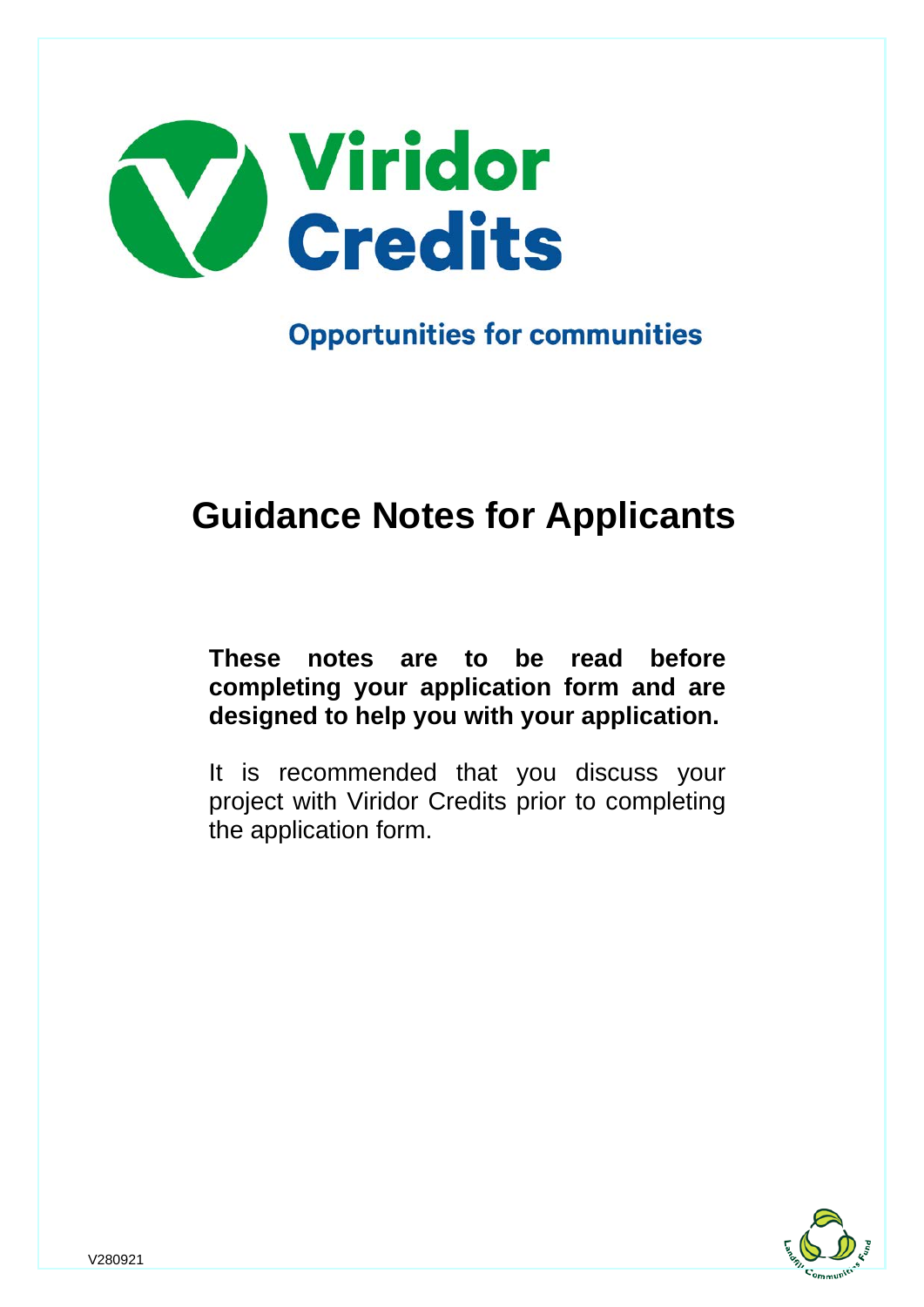# **Landfill Communities Fund**

The Landfill Communities Fund is a private scheme that enables Landfill Operators to voluntarily donate a percentage of their Landfill Tax liability to Environmental Bodies. Environmental Bodies are able to award this donation to eligible projects within 10 miles of active landfill sites. Essentially, the aim of the scheme is to enhance the environment of communities living in the vicinity of landfill sites that are accepting waste.

#### **Viridor Credits Environmental Company**

Viridor Credits Environmental Company is a company limited by guarantee (No. 4293742) and is an Environmental Body registered with ENTRUST, the regulator of the Landfill Communities Fund in England and Northern Ireland (Reg No. 331293). It is also registered as a charity (No. 1096538). Viridor Credits was set up to administer the Landfill Communities Fund on behalf of Viridor. It is, however, a wholly independent company, separate from Viridor's operations.

# **Funding Group**

The Viridor Credits funding group is comprised of the General Manager, Operations Manager, Project Liaison Officer, Grants Officer and Finance Officer. All decisions to fund are made by the group following the application process and the pre-assessment visit. The group is highly-experienced in delivering funding to projects with the most positive outcomes for communities and the environment. The funding group's decisions are overseen by the Viridor Credits Board.

# **Eligibility and Compliance**

All applications received by Viridor Credits are checked for compliance; that they adhere to the guidance set by ENTRUST, and eligibility; that the project contains aspects that Viridor Credits is able to fund. Viridor Credits will measure applications against criteria that is in addition to published guidance from ENTRUST. Each application is judged on its individual merits. Viridor Credits is unable to reconsider projects that have already been unsuccessful.

# **Eligible Applicants**

An organisation or group which is properly constituted and is not-for-profit can apply. There are a number of exceptions, so please check with Viridor Credits about eligibility before applying. The applicant organisation must declare if it is be registered as an Environmental Body (EB) with ENTRUST. However, registration is not a prerequisite for funding (see Funding from Viridor Credits)

# **Project Objectives**

Projects that fulfil the following objectives may be eligible for funding:

- The protection of the environment, the provision, maintenance or improvement of public amenities and parks, which are open and accessible to the public. **Object D.**
- The protection of the environment, the enhancement, protection and/or promotion of biological diversity of a species or habitat. **Object Da**.
- The protection of the environment, the maintenance, repair or restoration of a building of historic or architectural interest, and is open and accessible to the public. **Object E.**

#### **Project Priorities**

Viridor Credits-funded projects must demonstrate:

- Proof of a need and local support for the project; promotion of community participation (volunteering) and partnership approaches
- Environmental sustainability
- Value for money: projects must maximise the benefit of the Landfill Communities Fund
- Self-sustaining and have long-term management plans

#### **Value for Money**

Viridor Credits requests three comparable quotations or tenders from applicants to ensure that the project can go ahead at the most economical cost to the Landfill Communities Fund. Viridor Credits will use the lowest of the quotations as a basis for awarding funding, regardless of which of the contractors is ultimately selected by the applicant.

If your project is funded, Viridor Credits will release funds against completed, agreed works up to the value of the lowest quotation for the works on production of a corresponding invoice.

#### **Funding from Viridor Credits**

Certain conditions must be met in order to qualify for funding:

- Awards will be for **capital expenditure only.**
- **The applicant must hold the freehold of the project site, or have a minimum of ten years left to run on a lease.** Facilities on land leased from South West Water or Viridor will not be eligible for funding.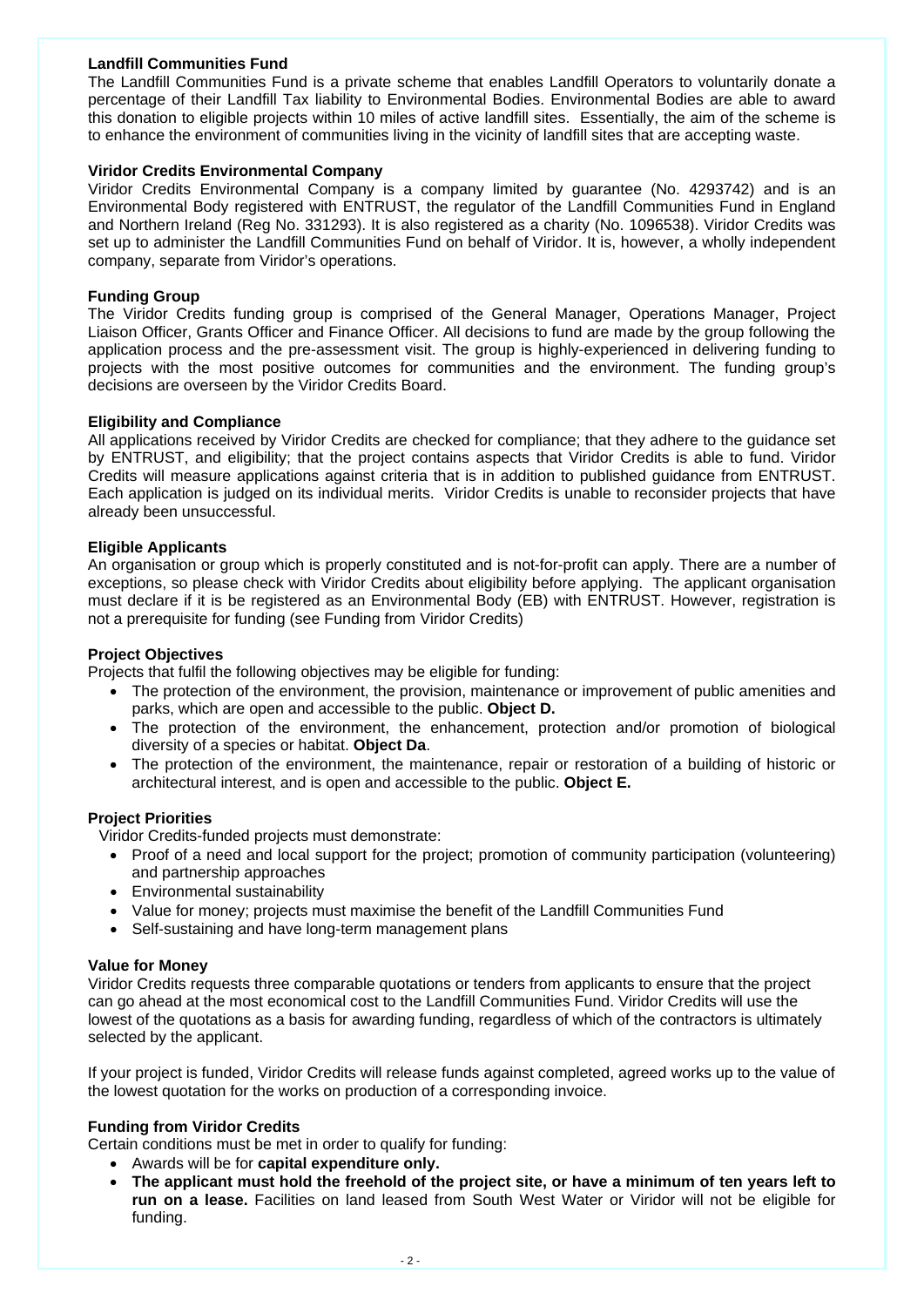- Applicants will have to secure a contribution from an independent Contributing Third Party, separate to any award from Viridor Credits, payable within one month of any award (see below).
- The project activities must be approved by ENTRUST before the commencement of any works. Viridor Credits will only make payments to project within ENTRUST's approval window. If ENTRUST approval is not given, for whatever reason, any offer of funding will be automatically withdrawn. Any works that take place prior to ENTRUST approval will not be funded.
- **Environmental Bodies:** If the applicant organisation is an enrolled Environmental Body, Viridor Credits will register any project with ENTRUST and will release funds **only** to the contractor, not to the EB.
- The Funding Agreement, provided by Viridor Credits, will need to be agreed by return to Viridor Credits before the commencement of any works.
- If successful, projects have a strict timescale to adhere to in terms of drawing down funding, detailed below (Viridor Credits Funding Model).
- **The Applicant must not enter into any contract or obligation that incurs expenditure against the Project prior to consideration by the Funding Group and before approval of the Project activities by ENTRUST. This may affect any offer of funding.**

# **Ineligible Elements**

The Landfill Communities Fund is a highly prescriptive and tightly regulated scheme. Because of this, Viridor Credits is unable to consider funding for the following elements:

- Aspects of a project that have already started
- Works to public highways; anything that may be the statutory or discretionary responsibility of the local authority
- Projects located on/in:
	- o Allotments
	- o Educational facilities
	- o Facilities primarily used for service provision or not considered a general public amenity, such as hospitals, day centres, hospices or accommodation.
- Proportional projects where public access is restricted at certain times
- Salaried posts or revenue funding
- Contingencies, fees and preliminaries
- Core costs of an organisation e.g. rent, energy bills, supplies
- Purchase or lease of vehicles
- Purchase of land or buildings that are not at risk of closure or loss to the community
- Multimedia or CCTV equipment, events, CDs, website or marketing materials
- **New builds** (from 1 February 2020)
- Additional funding

# **General Data Protection Regulation**

Viridor Credits Environmental Company ('Viridor Credits' or 'we') is committed to protecting your personal information when you are using our websites and applications (our 'services'). Whenever you provide such information, we are legally obliged to use your information in line with all laws concerning the protection of personal information, including the General Data Protection Regulations (GDPR). Please visit [www.viridor](http://www.viridor-credits.co.uk/privacy-policy)[credits.co.uk/privacy-policy](http://www.viridor-credits.co.uk/privacy-policy) for more information.

As part of the application process, you may be required to submit personal details of third parties. These can include letters of support and quotations from sole traders, which may include personal email addresses, phone numbers and postal addresses. You must inform anyone who is submitting personal information as part of this application that it may be viewed and retained by Viridor Credits, which may in turn share these details with Entrust and HMRC. You can find more guidance on GDPR and how it affects you by visiting [www.entrust.org.uk/assets/uploads/documents](http://www.entrust.org.uk/assets/uploads/documents) (Section 3.11).

# **Contributing Third Party Payments**

The Contributing Third Party payment is a transaction between a third party (that is neither the applicant organisation nor Viridor Credits) and Viridor Ltd.

The amount is based on 10% of the amount awarded and is the sum payable by the Contributing Third Party to Viridor Ltd, via Viridor Credits. It does not form part of your total project cost and is not refundable.

The Contributing Third Party payment must be paid within one month of funding being confirmed.

# **Who Can Be a Contributing Third Party?**

Anyone can be a Contributing Third Party, providing they do not gain a unique benefit from the project put forward for funding. Below is a list of examples of organisations that may be Contributing Third Parties:

• Private Companies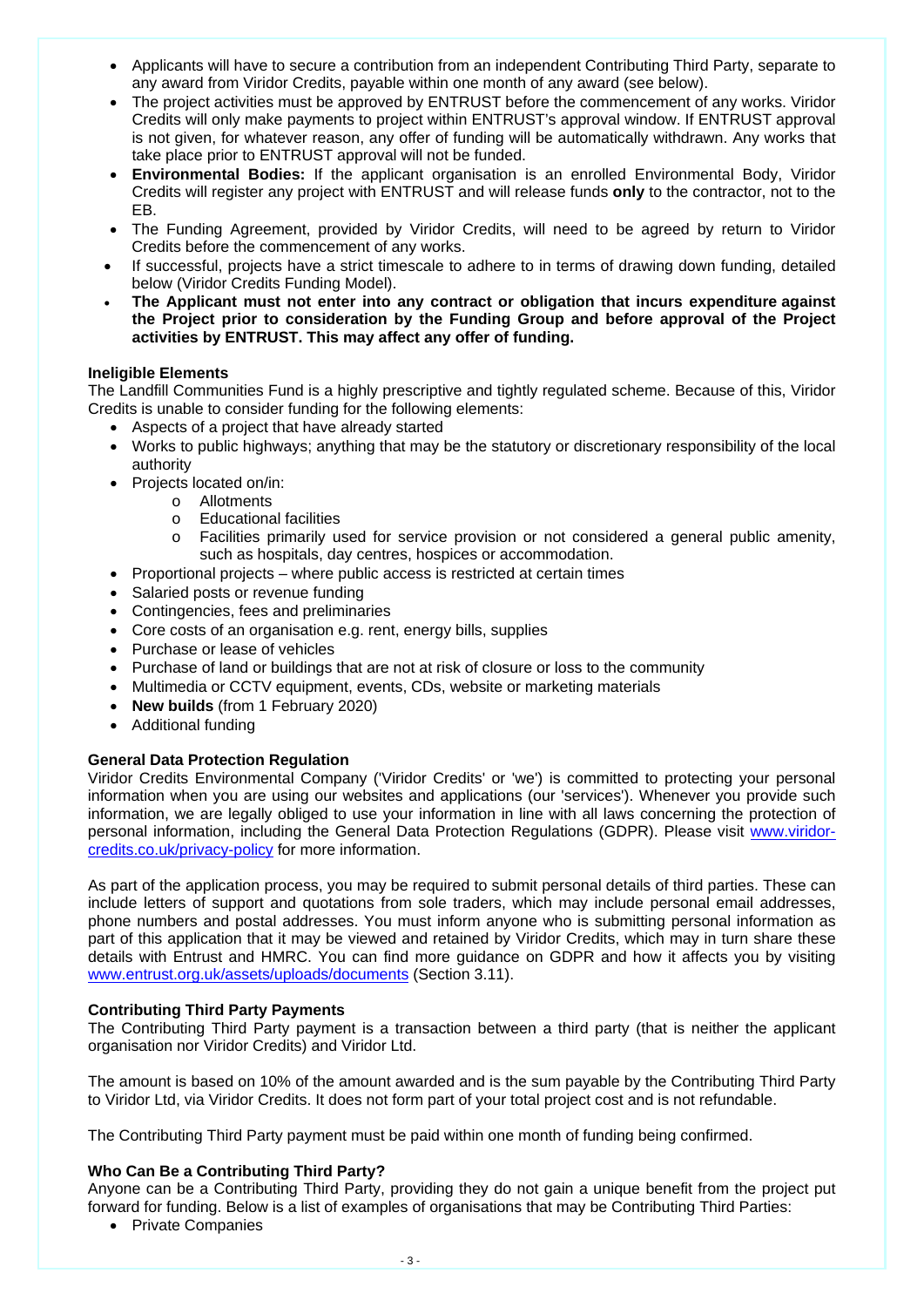- Public Sector organisations Local Authorities, County Councils
- Charities
- Voluntary organisations
- Private donors
- Monies from fundraising

# **Who is excluded From Being a Contributing Third Party?**

- Any individual or organisation directly connected to the landfill operator, Viridor, or a contractor of the project
- Any individual or organisation who gains a unique benefit from the project
- Other Environmental Bodies see guidance issued by ENTRUST for further information visit [www.ENTRUST.org.uk](http://www.entrust.org.uk/)
- The applicant/applicant organisation.

**For more information on the Contributing Third Party Payment, please visit [www.viridor-credits.co.uk.](https://www.viridor-credits.co.uk/apply-funding/contributing-third-party)**

# **Viridor Credits Funding Model**

Funding is available through the following schemes:

#### **Pennon Environmental Fund**

This scheme is now closed.

#### **Main Grants Scheme**

The Main Grants Scheme is open to all applications that come under ENTRUST Objects D, Da and E and are requesting funding up to £50,000 from Viridor Credits and includes applications in ERF areas. Projects must be able to begin draw down of funds for completed works within **6 months** of the date of the Offer Letter and be complete within **12 months**.

Applications under this scheme will be considered by the in-house Viridor Credits Funding Group.

#### **Large Grants Scheme**

The Large Grants Scheme is open to all applications that come under ENTRUST Objects D, Da and E and are requesting funding between £50,001 and £100,000 from Viridor Credits. Projects must be able to begin draw down of funds for completed works within **6 months** of the date of the Offer Letter and be complete within **18 months**.

#### **Taunton**

This scheme is available to applications in Taunton (area defined by Viridor Credits). It includes objects D, Da and E. Funding is available up to £20,000. Projects must be able to begin draw down of funds for completed works within **6 months** of the date of the Offer Letter and be complete within **12 months**.

Applications under the Large Grants Scheme will be considered by the Viridor Credits Board of Trustees. The Large Grants Scheme is Viridor Credits' most popular, and is therefore highly competitive.

# **Applications to Viridor Credits**

# **All permissions relating to the project works, such as planning permission or faculty, must be in place prior to submission of the stage 1 to Viridor Credits.**

All applications must be submitted in full by the closing date to be assessed for the next available meeting. Applications could be declined or deferred, if received incomplete.

**Any application that is not complete or that has any issues around the closing date will not be considered at the following meeting. You are strongly advised to submit your stage 2 application far** in advance of the closing date to ensure that any issues with your application can be resolved before **the closing date.**

#### **Quotations**

Your stage 2 application must be accompanied by at least three comparable quotations or formal tenders, broken down into individual project elements. Quotations must be in-date and on your contractors' formal headed paper. Viridor credits does not accept indicative quotes/costings, QS or architect's costings or estimates. It is assumed that the quotes you submit are final, and that there is no further tendering process to be undertaken. Any project that is tendered after the award from Viridor Credits will lose its award.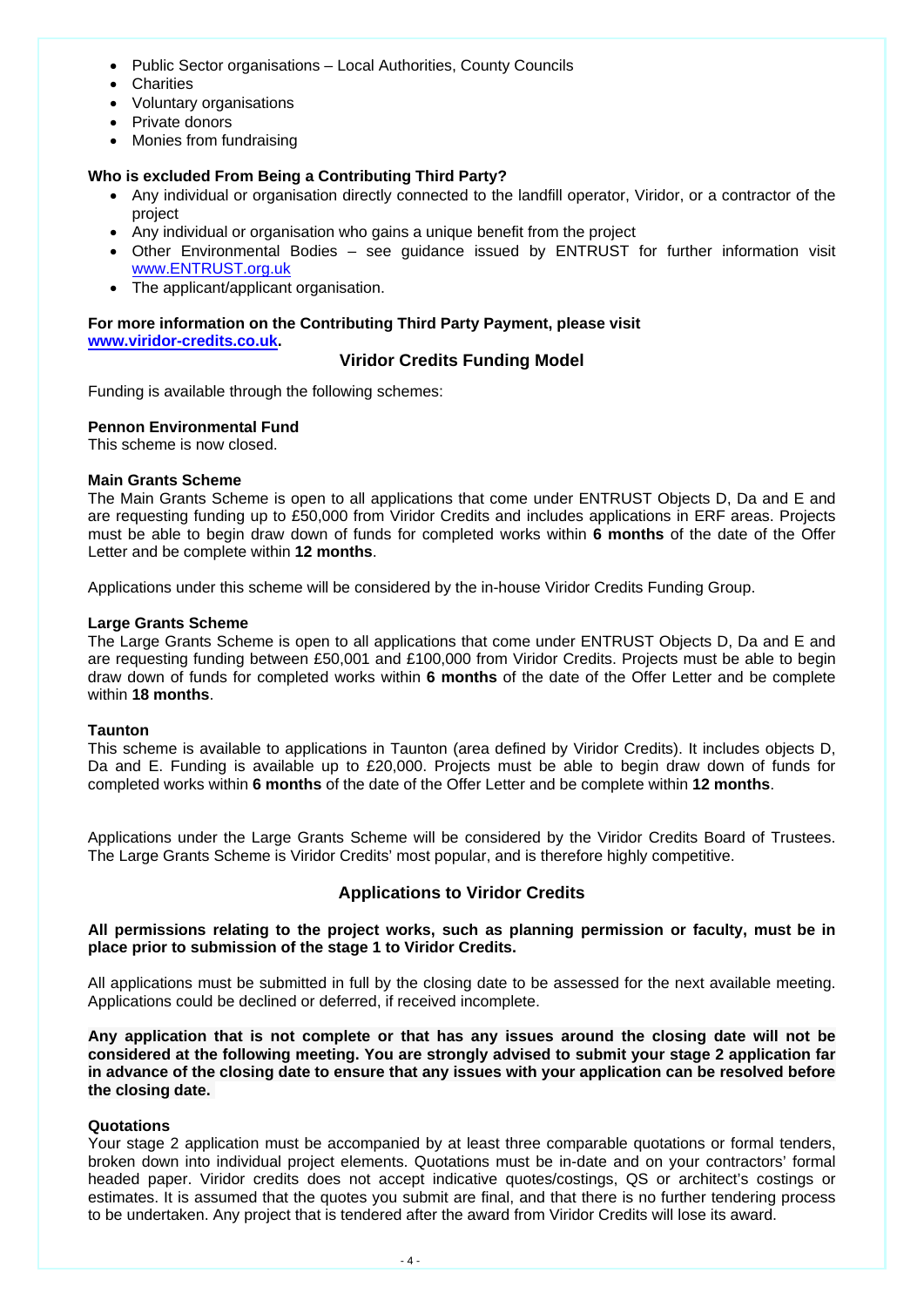# **Scoring Criteria**

Applications to Viridor Credits are submitted online, via the Viridor Credits website. Once received, all applications are assessed by the Grants Officer for eligibility. Each eligible application is then assessed against our Scoring Criteria:

- Deprivation Index
- Disamenity due to landfill proximity
- Access
- Sustainability
- Community Need
- Other Fundraising
- Use of Volunteers
- Ability to Start
- Historical Significance Object E applications only

Each funding round will have a benchmark score required and applications that do not achieve this benchmark score will be declined at this stage.

Applications that meet the benchmark score will progress for consideration by either the Funding Group or the Board of Trustees. At this stage, applications receive an on-site visit by our Project Liaison Officers. This visit takes place a few days prior to the Group or Board meeting. The Project Liaison Officers are there to gather further information, complete a compliance check and then to provide their own recommendation to the Funding Group or Board of Trustees.

# **VAT**

VAT should be included within the amount requested from Viridor Credits where the cost is incurred and the applicant is unable to recover the VAT. If the applicant is able to recover the VAT in part or in full, VAT should be excluded from the amount requested from Viridor Credits. Viridor Credits will not consider the VAT costs if it can be reclaimed.

**It is the applicant's responsibility to be aware of their position of reclaiming VAT. If the information provided proves to be incorrect or subject to change and VAT becomes non-reclaimable, Viridor Credits is unable to consider any requests for additional funding to cover the unexpected VAT cost, or pay the VAT out of the existing award.**

# **Successful Applications**

Successful applications will receive an email to inform them of funding decisions within ten working days of the meeting. The applicant will be sent a funding Offer Letter together with a Successful Applicant's Pack. This will detail any conditions we may attach to the award. **It is important to read these documents thoroughly.** Applicants must accept the terms of funding within one month of being awarded funding.

#### **Monitoring and Evaluation**

As part of the standard conditions, all organisations will agree to a programme of monitoring and evaluation. This will include:

- Producing quarterly progress reports for Funding Group meetings, when requested.
- Producing an end-of-project report, when requested.
- A statement and evidence of all expenditure, when requested.
- Site visits by members of the Viridor Credits team.
- Compliance inspections as required by the Regulator.

#### **Release of Viridor Credits funding**

Once the offer of funding has been formally accepted and ENTRUST approval for your project has been obtained, funds will be released against contractor invoices for completed works. Viridor Credits is unable to pay deposits or release funding for any upfront payments. Viridor Credits will not release funds to any applicant organisation that is registered as an environmental body with Entrust.

#### **Publicity and Acknowledgement**

All organisations will be required, as a condition of the award, to recognise the funding received from Viridor Credits and the Landfill Communities Fund in any material and/or publicity associated with the project. The Grants Officer is on hand to assist you with any publicity and media releases before they are released. We will provide a plaque once the project is finished. Further information and guides on publicising your project award can be found at: **[www.viridor-credits.co.uk/pr.](http://www.viridor-credits.co.uk/pr) If Viridor Credits or the Landfill Communities Fund are not properly referenced at the time of funding or in relevant future publicity, this may exclude the applicant from any further funding.**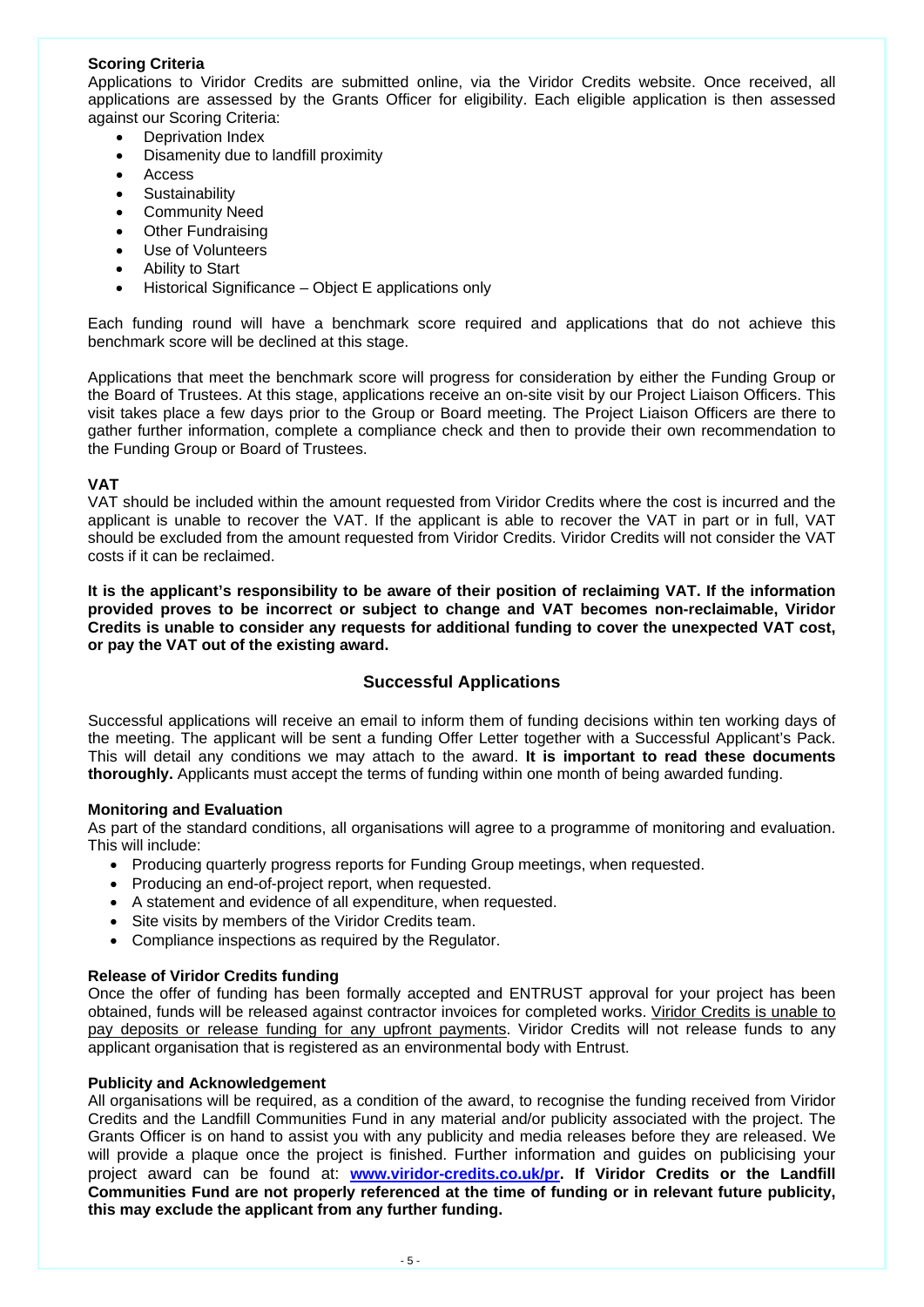# **Further Information**

If you would like further information or support with your application, please contact a member of the team: Viridor Credits Environmental Company

PO Box 977

TAUNTON<br>Tel: 01823 476476<br>TA1 2PQ Email: enquiries@virio Email: enquiries@viridor-credits.co.uk